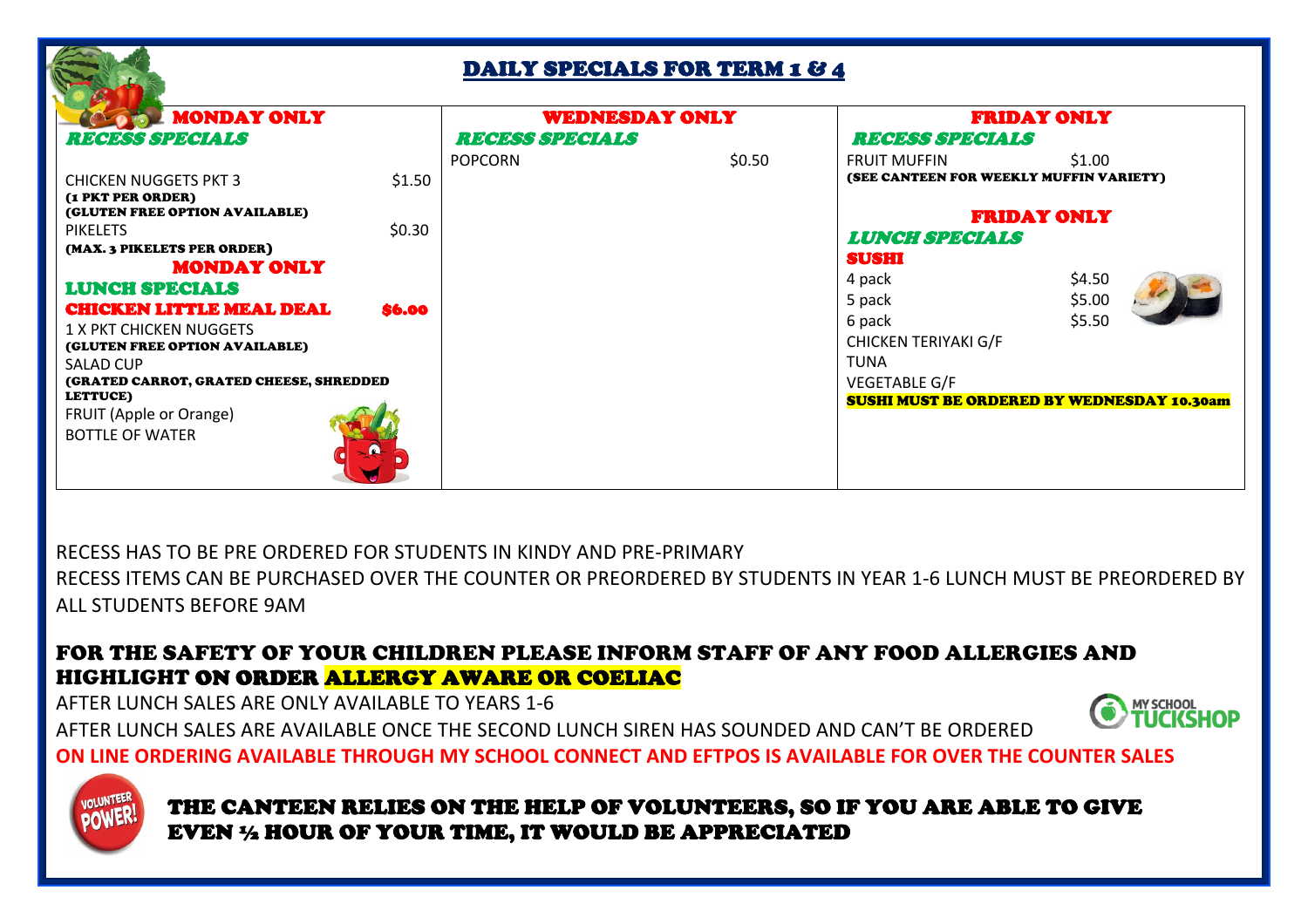## AVAILABLE DAILY FOR TERM 1 & 4

| AVADDADID DADI I YUN LENIN I YA                                                                                            |                            |                                                                                          |                                      |                                                                                                                  |                                                                  |                            |  |  |
|----------------------------------------------------------------------------------------------------------------------------|----------------------------|------------------------------------------------------------------------------------------|--------------------------------------|------------------------------------------------------------------------------------------------------------------|------------------------------------------------------------------|----------------------------|--|--|
| <b>RECESS</b>                                                                                                              |                            | <b>DRINKS</b>                                                                            |                                      | <b>RECESS COMBO DEAL</b>                                                                                         | <b>AFTER LUNCH SALES</b>                                         |                            |  |  |
| <b>VEGGIE PACKS</b>                                                                                                        | \$1.00                     |                                                                                          |                                      |                                                                                                                  |                                                                  |                            |  |  |
| (CARROT, CELERY OR SUGAR SNAP PEAS)<br>PIZZA SUBS<br><b>CHEESIES</b>                                                       | \$1.70<br>\$1.50           | APPLE JUICE<br>APPLE BLACKCURRANT<br><b>ORANGE JUICE</b>                                 | \$1.50<br>\$1.50<br>\$1.50           | <b>CALCIUM BOOST</b><br>4.00<br>PIZZA SUB<br>YOGHURT                                                             | <b>1/2 ICY POLE</b><br>WHOLE ICY POLE<br>VANILLA GF ICECREAM TUB | \$0.30<br>\$0.60<br>\$1.00 |  |  |
| <b>CHEESE FINGER</b><br>(MAX. 3 PER ORDER)<br>YOGHURT<br>(VANILLA, STRAWBERRY OR PEACH MANGO)<br><b>FRESH FRUIT</b>        | \$0.20<br>\$2.00<br>\$1.00 | <b>CHOCOLATE MILK</b><br><b>SPEARMINT MILK</b><br><b>STRAWBERRY MILK</b><br><b>WATER</b> | \$1.50<br>\$1.50<br>\$1.50<br>\$1.00 | (VANILLA, STRAWBERRY<br>or PEACH MANGO)<br>&<br><b>FLAVOURED MILK</b><br>(CHOCOLATE, SPEARMINT<br>or STRAWBERRY) | A.<br>VANILLA                                                    |                            |  |  |
| (SEE CANTEEN FOR DAILY FRUIT LINES & PRICES)<br><b>APPLES CAN BE TURNED INTO APPLE</b><br><b>SLINKIES AT NO EXTRA COST</b> |                            |                                                                                          |                                      |                                                                                                                  |                                                                  |                            |  |  |

| <b>LUNCH</b>                                   |                                                  | <b>LUNCH</b>                                                                                          |                                       | <b>LUNCH</b>       |                                       |        |             |
|------------------------------------------------|--------------------------------------------------|-------------------------------------------------------------------------------------------------------|---------------------------------------|--------------------|---------------------------------------|--------|-------------|
|                                                | <b>SANDWICHES</b>                                | <b>ROLLS</b>                                                                                          | <b>SALAD BOXES</b>                    | \$5.00             | <b>HOT ROLLS</b>                      |        |             |
| <b>CHEESE</b>                                  | \$2.00                                           | \$2.30                                                                                                | <b>CHERRY/GRAPE TOMATOES</b>          |                    | <b>CHICKEN</b>                        | \$3.50 |             |
| <b>CHICKEN</b>                                 | \$3.20                                           | \$3.50                                                                                                | DICED BEETROOT                        |                    | EGG                                   | \$3.50 |             |
| EGG                                            | \$3.20                                           | \$3.50                                                                                                | <b>GRATED CARROT</b>                  |                    | <b>HAM</b>                            | \$3.50 |             |
| <b>HAM</b>                                     | \$3.20                                           | \$3.50                                                                                                | <b>GRATED CHEESE</b>                  |                    | <b>TUNA</b>                           | \$3.50 |             |
| SALAD                                          | \$3.20                                           | \$3.50                                                                                                | LETTUCE & CELERY                      |                    | <b>EXTRAS</b>                         |        |             |
| <b>TUNA</b>                                    | \$3.20                                           | \$3.50                                                                                                | <b>SUGAR SNAP PEAS &amp; CUCUMBER</b> |                    | <b>ADD THE FOLLOWING FOR AN EXTRA</b> |        | $0.30$ EACH |
| <b>VEGEMITE</b>                                | \$2.00                                           | \$2.30                                                                                                | <b>SLICE OF BREAD &amp; BUTTER</b>    |                    | <b>CHEESE</b>                         |        |             |
|                                                |                                                  | SANDWICHES ARE AVAILABLE ON WHITE, MULTIGRAIN OR                                                      | <b>EXTRAS</b>                         |                    | <b>CRUSHED PINEAPPLE</b>              |        |             |
| <b>WHOLEMEAL BREAD</b>                         | <b>ROLLS ARE AVAILABLE IN WHITE OR WHOLEMEAL</b> |                                                                                                       | <b>ADD THE FOLLOWING FOR AN EXTRA</b> | <b>\$1.00 EACH</b> | <b>MAYO</b>                           |        |             |
|                                                |                                                  | <b>GLUTEN FREE FRESH SANDWICHES ARE IN WHITE OR</b>                                                   | <b>CHICKEN</b>                        |                    | <b>TOMATO SAUCE</b>                   |        |             |
| <b>MULTIGRAIN</b>                              |                                                  |                                                                                                       | EGG                                   |                    | HOT ROLLS ARE AVAILABLE IN WHITE ONLY |        |             |
|                                                |                                                  | <b>GLUTEN FREE ROLLS ARE AVAILABLE IN WHITE ONLY</b><br><b>SANDWICHES/ROLLS CAN BE TOASTED (T) or</b> | HAM                                   |                    |                                       |        |             |
| <b>FRESH (F)</b>                               |                                                  |                                                                                                       | <b>TUNA</b>                           |                    | <b>LUNCH COMBO DEAL</b>               |        |             |
| <b>EXTRAS</b>                                  |                                                  |                                                                                                       | <b>SALAD CUPS</b>                     | \$3.00             | <b>SUMMER CRUNCH</b>                  |        | \$5.00      |
|                                                | <b>ADD THE FOLLOWING FOR AN EXTRA</b>            | $0.30$ each                                                                                           | <b>GRATED CARROT</b>                  |                    | <b>SALAD SANDWICH</b>                 |        |             |
| <b>CHEESE</b>                                  |                                                  |                                                                                                       | <b>GRATED CHESSE</b>                  |                    | <b>VEGGIE PACK</b>                    |        |             |
| <b>CRUSHED PINEAPPLE</b>                       |                                                  |                                                                                                       | SHREDDEDED LETTUCE                    |                    | (CARROT, CELERY or SUGAR SNAP PEAS)   |        |             |
| <b>MAYO</b>                                    |                                                  |                                                                                                       | <b>SLICE OF BREAD &amp; BUTTER</b>    |                    | &                                     |        |             |
| <b>TOMATO SAUCE</b>                            |                                                  |                                                                                                       | <b>ADD THE FOLLOWING FOR AN EXTRA</b> | \$1.00 each        |                                       |        |             |
| <b>TOMATO SLICES</b>                           |                                                  |                                                                                                       | <b>CHICKEN</b>                        |                    | <b>WATER</b>                          |        |             |
| SHREDDED LETTUCE                               |                                                  |                                                                                                       | EGG                                   |                    | <b>GLUTEN FREE OPTION AVAILABLE</b>   |        |             |
|                                                | <b>ADD SALAD FOR AN EXTRA</b>                    | \$2.00                                                                                                | <b>HAM</b>                            |                    |                                       |        |             |
| (GRATED CARROT, SLICED TOMATO, SLICED CUCUMBER |                                                  |                                                                                                       | <b>TUNA</b>                           |                    |                                       |        |             |
|                                                | <b>&amp; SHREDDED LETTUCE)</b>                   |                                                                                                       |                                       |                    |                                       |        |             |

 $\overline{\phantom{a}}$